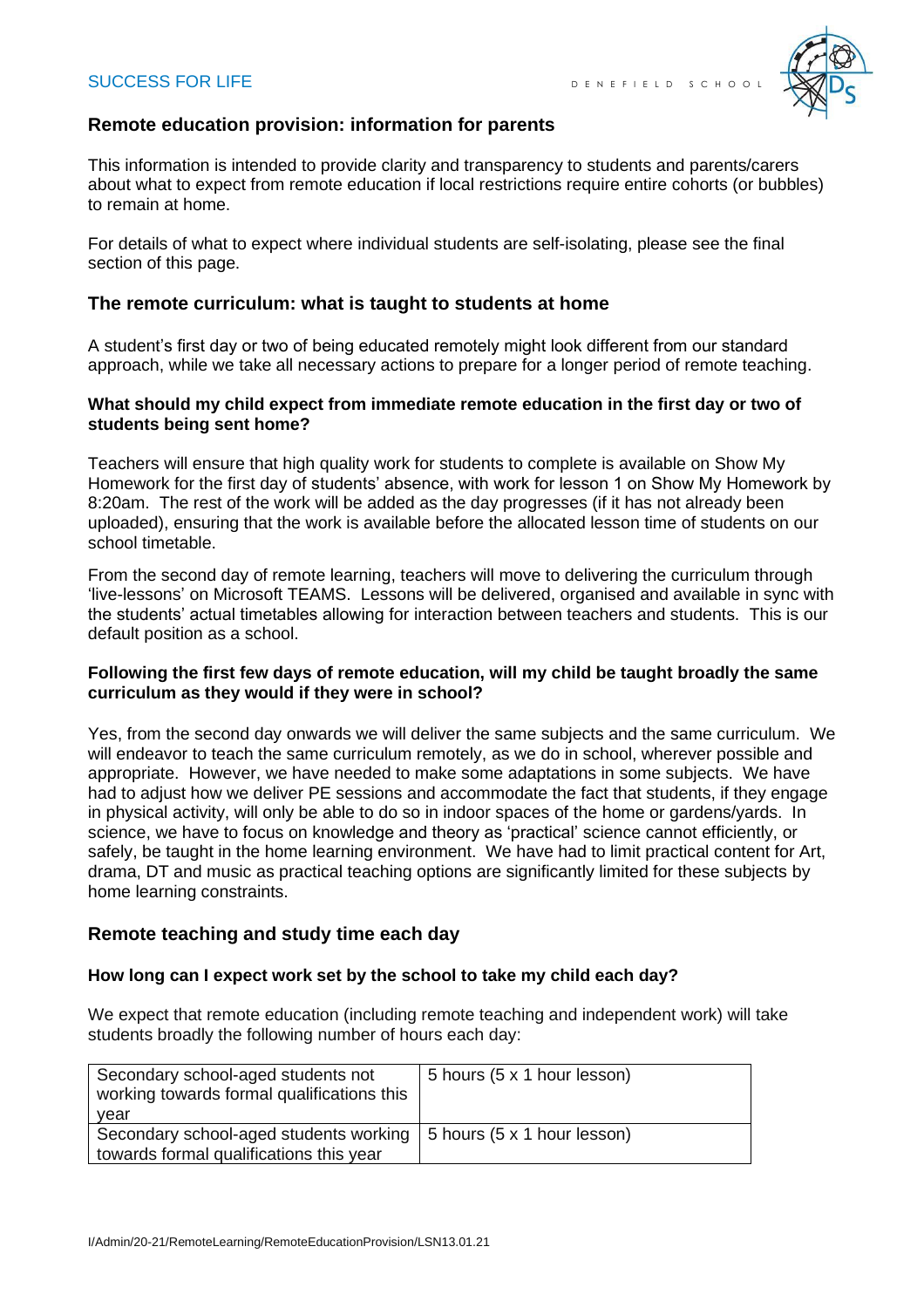

# **Accessing remote education**

### **How will my child access any online remote education you are providing?**

Microsoft TEAMS is the platform for 'live-lesson' delivery.

Show My Homework is the platform for students and parents to receive: homework, learning resources, submit written work to a teacher as a word document (photographs, drawings etc are also submitted in this way) and for students to take part in recall-testing for retention of fact-based knowledge.

### **If my child does not have digital or online access at home, how will you support them to access remote education?**

We recognise that some students may not have suitable online access at home. We take the following approaches to support those students to access remote education:

We have surveyed our community to identify families who have no access to laptops/tablets or internet connection. For those families where hardware is an issue, we provide a machine for the family to lend for the period of time that lockdown is in place. We have proactively identified families. However, where a family who have not responded to our surveys has contacted us, we have endeavoured, and will continue to endeavour, to provide a machine for use – where these machines are available. Parents/carers can contact their student manager where they need support and these colleagues will direct any questions or concerns to the correct member of staff.

We have surveyed our community to identify those who are having an internet connection issue. We have received some (3) wi-fi access points and these have been allocated for use. Parents/carers can contact their student manager where they need support and these colleagues will direct any questions or concerns to the correct member of staff.

We have also contacted our parents/carers who are eligible re: data bundles on mobile providers in order to make these available as soon as possible.

In extreme cases where a child needs printed resources, these will be collated and made available to collect, or posted to, the families who require them. This work, which cannot be submitted virtually, can be brought to school in order for teachers to provide feedback.

# **How will my child be taught remotely?**

We use a combination of the following approaches to teach students remotely:

• Live lessons are our default method (online lessons using Microsoft TEAMS) as the principles of good teaching remain the same: recall test prior knowledge, chunk new learning, explain, model, scaffold, and provide purposeful practice and feedback. We have a 'Lesson on a Page' CPD model which we have adjusted to 'Online Lesson on a Page' model to support staff.

Where the above is not possible:

- Doubling up classes so students can join a parallel or similar class temporarily that is taught by another colleague
- recorded teaching (eg Oak National Academy lessons, video/audio recordings made by teachers)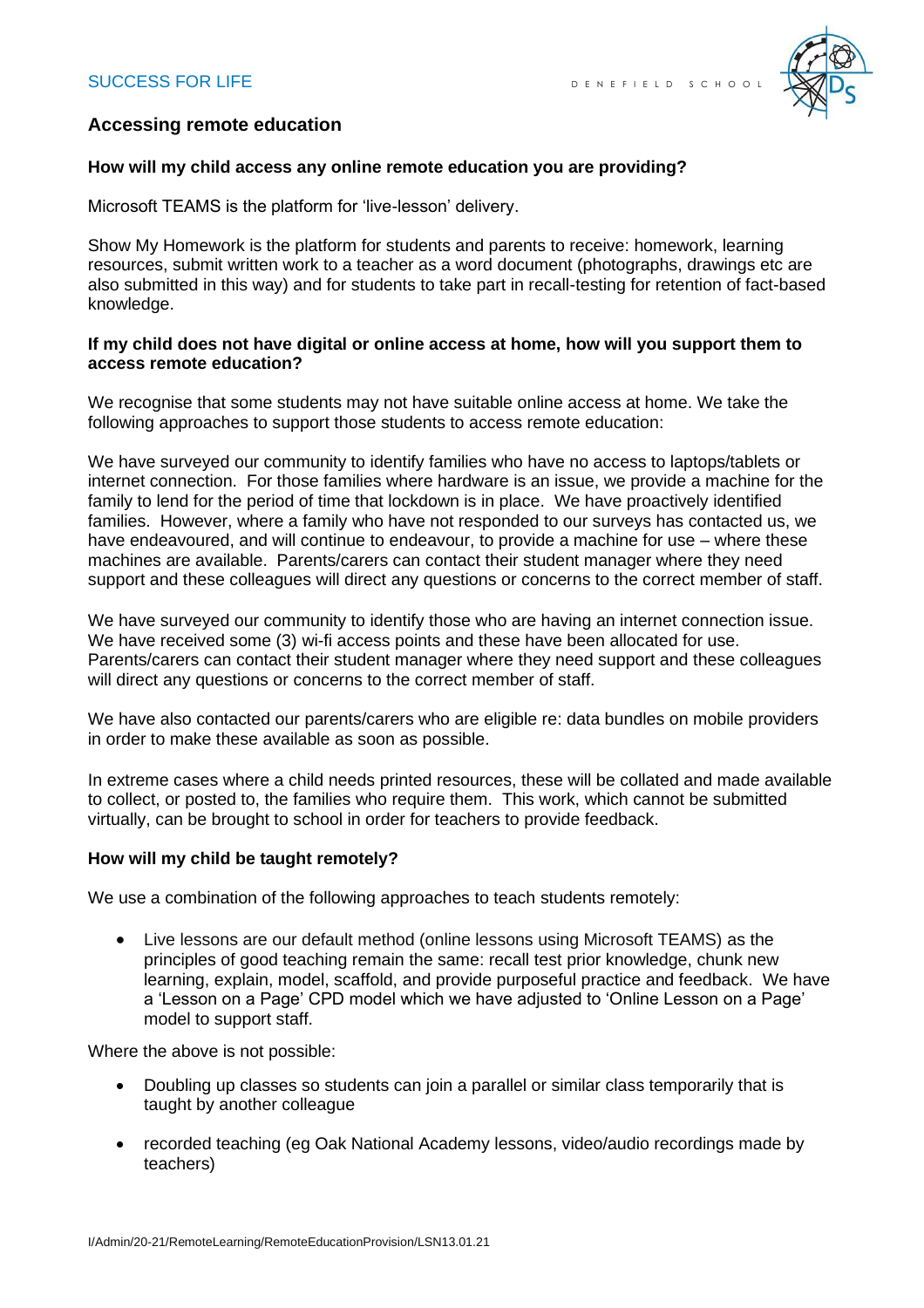# SUCCESS FOR LIFE  $\overline{D}$  energy  $\overline{D}$  between  $\overline{D}$  school



- printed paper packs produced by teachers (eg workbooks, worksheets), resources attached as PDF as this is good for smartphones which evidence has shown that disadvantaged students are more likely to have.
- commercially available websites supporting the teaching of specific subjects or areas, including video clips or sequences.

# **Engagement and feedback**

#### **What are your expectations for my child's engagement and the support that we as parents and carers should provide at home?**

It is our expectation that students will engage with the 'live-lessons', video recordings and independent work tasks set by our teachers as per each student's teaching timetable. This means that students will take part in lessons, watch pre-recorded videos and complete their independent work as directed by their teachers following the normal periods of the school day. In addition to this, we expect our students to participate fully in their lessons, answer questions, respond using the verbal or chat functions appropriately, receive and act on the feedback provided by teacher, and submit written work where requested on Show My Homework.

It is our expectation that parents/carers will support their children's education by ensuring that students can access their school email account, Microsoft TEAMS and Show My Homework. If there is an issue with any of these remote learning platforms, parents/carers can contact their child's student manager where they need support and these colleagues will direct any questions or concerns to the correct member of staff. In addition to this, it is our expectation that parents/carers will check their children understand the outline of their day and that students are engaging appropriately with all learning activities. This includes checking, as far as is possible, that children have completed the tasks teachers have instructed and the independent work that students are being asked to complete. It is also our expectation that parents/carers provide the most suitable learning space possible in their circumstances for their children that is conducive to concentration and learning.

#### **How will you check whether my child is engaging with their work and how will I be informed if there are concerns?**

As part of the protocols of delivering 'live-lessons' our teachers will take a register of students who are in attendance. This will either be on SIMs if the teachers are delivering learning from our school building or a register on OneDrive if colleagues are delivering learning online from their homes. Each day these registers will be monitored by our attendance officer who will identify students not attending or engaging as we expect our students to participate in lessons – not just 'be there'.

We will use the same approach to engagement and attendance as we would if school were open. Students who do not attend/engage with online learning will be identified by our attendance manager. As a first priority, PP, SEND and vulnerable students' parents will be contacted – with students who are not in these categories contacted as a second wave. We have allocated five staff to make these calls each day where we will establish the barriers to learning and intervene as appropriate in order to ensure that students attend and engage in our live lessons or attend our key worker study club.

#### **How will you assess my child's work and progress?**

Feedback can take many forms and may not always mean extensive written comments for individual children. For example, whole-class feedback or quizzes marked automatically via digital platforms are also valid and effective methods, amongst many others. Our approach to feeding back on student work is as follows: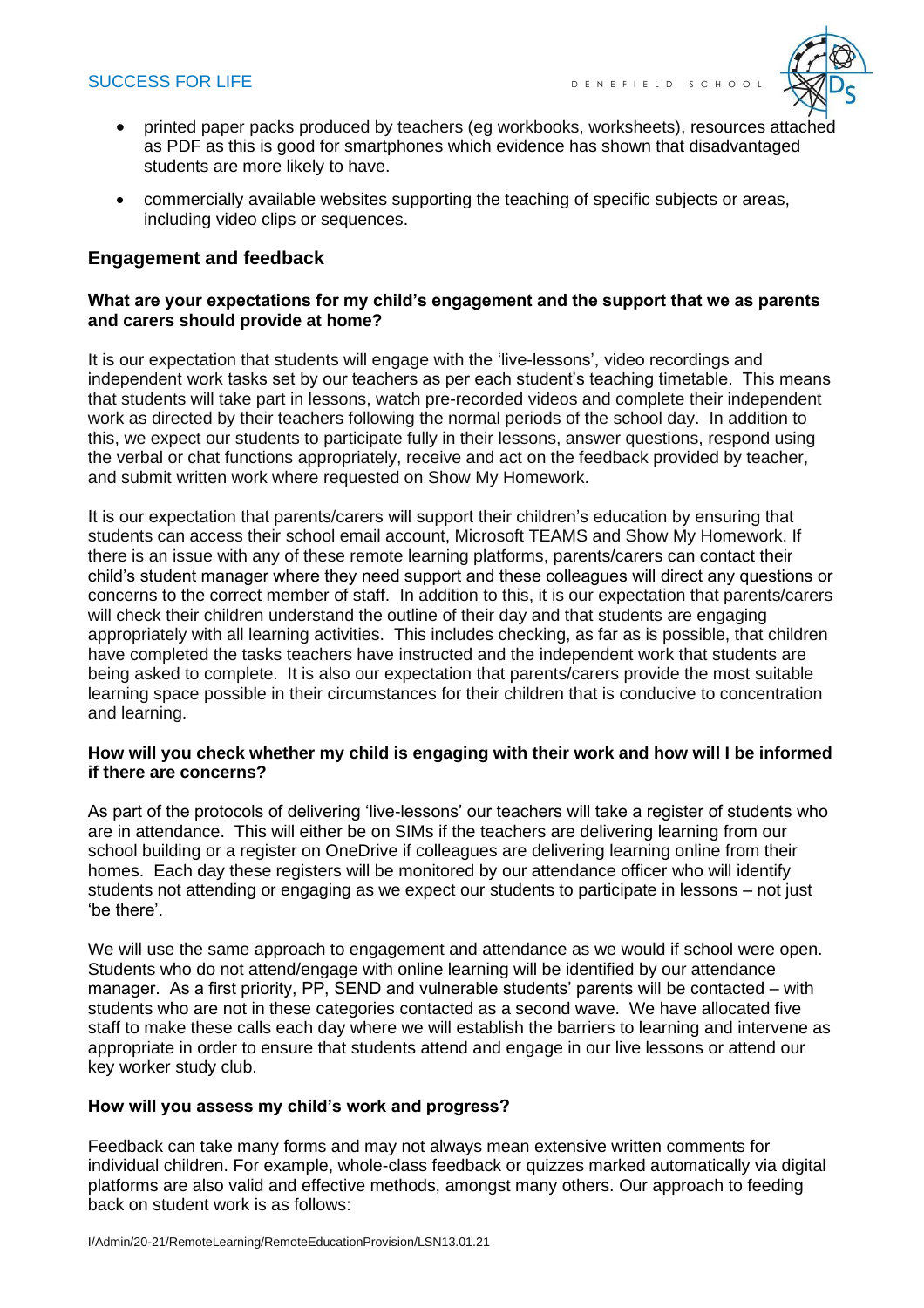# SUCCESS FOR LIFE **DE NET E EXECUTED** SCHOOL



We will follow our school's marking and feedback policy (Marking and Feedback on a Page).

#### **In 'live lessons' each week:**

Students can expect feedback in 'live-lessons' through recall testing, questioning, teacher verbal responses to students' questions, self-assessment, the use of effective modelling techniques to feed-forward and feedback, and verbal feedback on work produced independently.

In line with our Marking and Feedback on a Page policy, we will also expect the following:

#### **Teacher assessment of written work:** one mid-term submission and one end of term submission

Students work will be more formally assessed following the Strength and Improvement assessments that we conduct each term as part of our Marking and Feedback policy. These have two parts: the first is a significant knowledge recall test and the second is a written assessment/exam that tests how students apply their knowledge and skills.

The knowledge recall test will be set as a Quiz on Show My Homework with immediate feedback provided to the student upon completion of the assessment.

Extended writing, or other pieces of work, will be added as an attachment on Show My Homework. These will be assessed by teachers who will provide feedback for students to act upon and demonstrate that they can improve their work.

#### **Additional support for students with particular needs**

### **How will you work with me to help my child who needs additional support from adults at home to access remote education?**

We recognise that some students, for example some students with special educational needs and disabilities (SEND), may not be able to access remote education without support from adults at home. We acknowledge the difficulties this may place on families, and we will work with parents/ carers to support those students in the following ways:

The following support is in place

- liaised with parents/carers to identify students with SEND who will benefit from accessing learning in the school environment with support from our SEND team – and we have invited all of these students to attend, including EHCPs and 'K' with the highest levels of need
- worked with parents/carers over the telephone to model how to set up remote learning effectively
- set up personalised remote interventions for literacy and numeracy
- designed personalised timetables of attendance in school for those identified as having the greatest challenges and needs
- where the above offer has been declined, daily contact is made with parents/carers/students
- provided emotional and psychological support to all families and students identified as in need of support – this includes our welfare directory
- our SEND support centre is open all day every day and fully staffed to cater for the needs of our most vulnerable students
- SEND support is available in all of our key-worker and vulnerable study provision